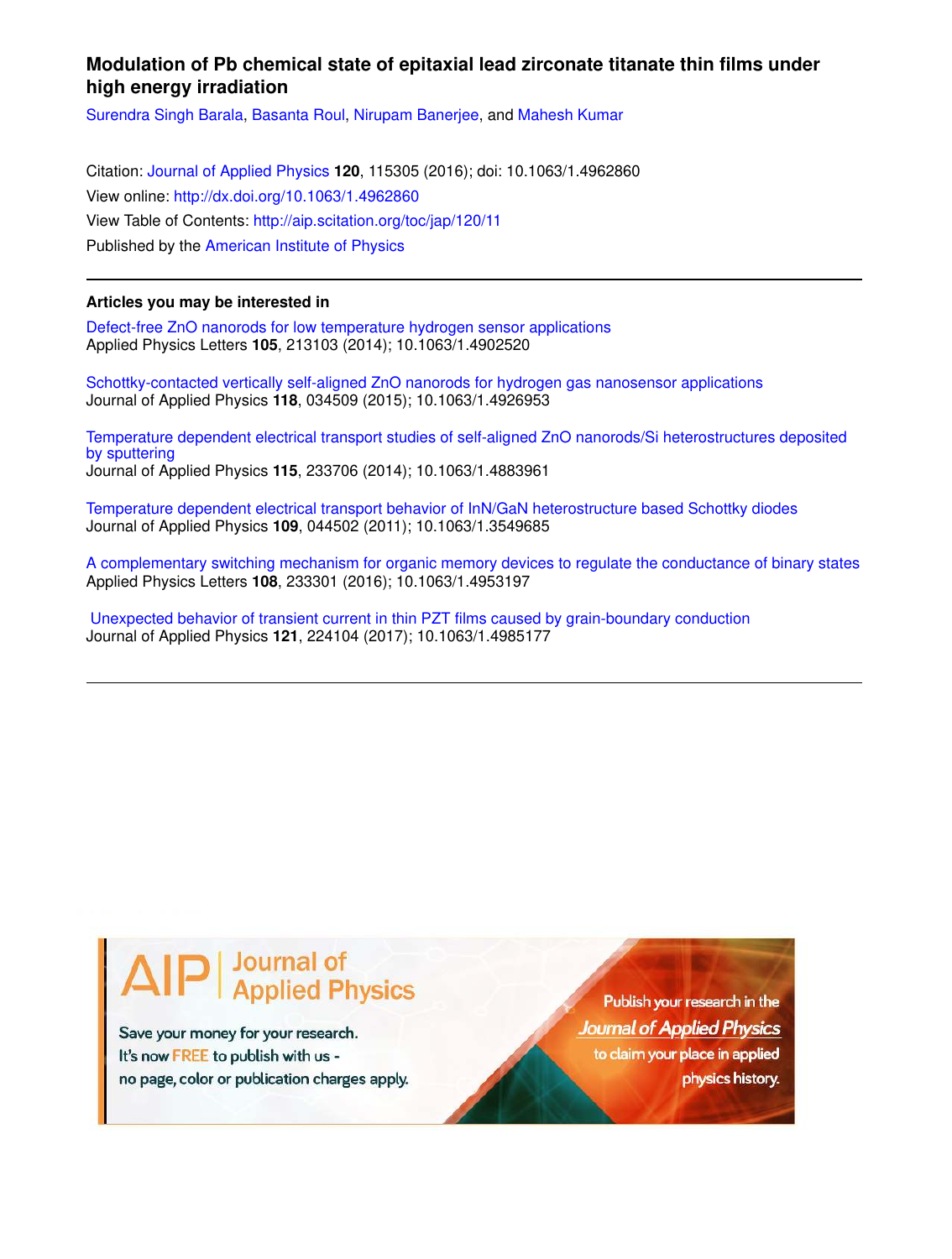

# Modulation of Pb chemical state of epitaxial lead zirconate titanate thin films under high energy irradiation

Surendra Singh Barala,<sup>1,2</sup> Basanta Roul,<sup>3</sup> Nirupam Banerjee,<sup>4</sup> and Mahesh Kumar<sup>1,a)</sup>  ${}^{1}$ Department of Electrical Engineering, Indian Institute of Technology Jodhpur, Jodhpur 342011, India  $^{2}$ Defence Laboratory, Jodhpur 342011, India

 $3$ Central Research Laboratory, Bharat Electronics, Bangalore 560013, India

<sup>4</sup> Faculty of Science and Technology and MESA + Institute for Nanotechnology, University of Twente,

P.O. Box 217, 7500 AE Enschede, The Netherlands

(Received 27 June 2016; accepted 2 September 2016; published online 20 September 2016)

The chemical states of epitaxial  $PbZ_{r}T_{1-r}O_3$  films were investigated by an X-ray photoelectron spectroscopy as a function of the gamma-ray doses. An anomalous behaviour was observed in Pb4f states, and a core level of Pb4f shifts towards a higher binding energy at 50 kGy and towards a lower binding energy at 200 kGy. The behaviour can be explained by a radiation induced reduction of PbO to metallic Pb. The metal-insulator-metal electrodes were fabricated by lithography, and the current-voltage characteristics were measured. A negative differential resistance (NDR) was observed in the leakage currents at room temperature. A higher current and disappearance of NDR characteristics were found in the 200 kGy irradiated samples, which further confirms the presence of metallic Pb. Published by AIP Publishing. [http://dx.doi.org/10.1063/1.4962860]

## I. INTRODUCTION

 $PbZr<sub>x</sub>Ti<sub>1-x</sub>O<sub>3</sub>$  (PZT) is one of the mostly widespread ferroelectric materials due to their applications in the radiationhard nonvolatile random access memory, pyroelectric sensors, and field-effect transducers.<sup>1,2</sup> At present, the electronic properties of the electronic oxides are found crucial to functional applications, whereas a better understanding of the surface behavior would be of a significant interest. Piezoelectric/ferroelectric properties of the thin films are greatly influenced by an atomic concentration of the elements in the film and their positions in the  $ABO_3$  internal structure.<sup>3</sup> The distribution of the valence electrons produces a measurable shift in the core level spectra.<sup>2</sup> The atomic composition with a high surface sensitivity can be measured by an X-ray photoelectron spectroscopy (XPS). The distinct advantage of the XPS is to cause a relatively less irradiation induced damage to easily reducible materials such as ions containing  $Pb^{2+}$  and considered as a non destructive technique. A significant progress has been carried out to understand the physics of a core-level photoemission from the surface of PZT; however, the surface electronic properties and even the core level spectra of such a complex oxide are still uncertain in different aspects. Fujisaki et al. have studied the chemical states of a degraded layer on the PZT surface and investigated the role of the surface layer in the macroscopic properties.<sup>4</sup> Effects of chemical etching have been studied from the XPS surface analysis, and the intensity variations of the Pb-O and Ti-O peaks were analyzed. $\overline{5}$  An Ar-ion etching is being used for the surface cleaning and depth profiling, and the ions had an apparent effect on the chemical compositions and lattice atom displacement in the PZT thin films.<sup>6,7</sup> Metallic Pb (Pb<sup>0</sup>) and PbO (Pb<sup>2+</sup>) in PZT were resolved using the Ar-ion bombardment by Chang et al.

and Kim et al. An XPS depth profiling shows the evidences of an oxygen deficiency associated with the reduction of  $Pb^{2+}$  to  $Pb<sup>0</sup>$  caused by the preferential sputtering of oxygen at the surface of the PZT thin films.<sup>7,8</sup>

It is well known that the high energy X-ray and gamma ray irradiations may result in a polarization loss and a possible retention failure in the ferroelectric thin films, as reported earlier in the Pb(Zr,Ti) $O_3^9$  and PbTi $O_3^{10}$  thin-film devices. Ferroelectric properties are dependent on the nature of the defects and compositions.<sup>11</sup> The irradiation induced performance deterioration may be more severe due to the higher possibility to be exposed to high energy irradiations for the ferroelectric thin films in the military and space applications. A high energy gamma-ray irradiation can displace a large number of atoms from their own site to the other sites, which lead to a change in the chemical environment of the atom and in turn may affect the chemical state of the atom. Recently, many of the reported studies were focused on the gamma ray irradiation on the PZT thin films, and a high radiation hardness was observed in comparison with the semiconductor materials.<sup>12,13</sup> Scott *et al.* reported a radiation hardness of the PZT thin film above 50 kGy of the total doses. $14$  A high energy radiation induced structural changes in the device material, by changing in the atomic concentration due to the bond breaking and its possible reorganization after an irradiation.<sup>15,16</sup> The ferroelectric properties are important to most of the devices but have not been explored in much detail with respect to the effect of the surface chemistry in the radiation environment. Previous XPS studies for the perovskite oxides have shown different chemical states of the constituent atoms in the PZT and BaSrTiO<sub>3</sub> (BST) thin films, and surface corelevel shifts have been revealed by various mechanisms including oxygen vacancies, under-coordinated atoms reduction,<sup>17</sup> and interface relaxation of surface.<sup>18,19</sup> To the best of our knowledge, there is yet no report on the effects of a gamma

a)Author to whom correspondence should be addressed. Electronic mail: mkumar@iitj.ac.in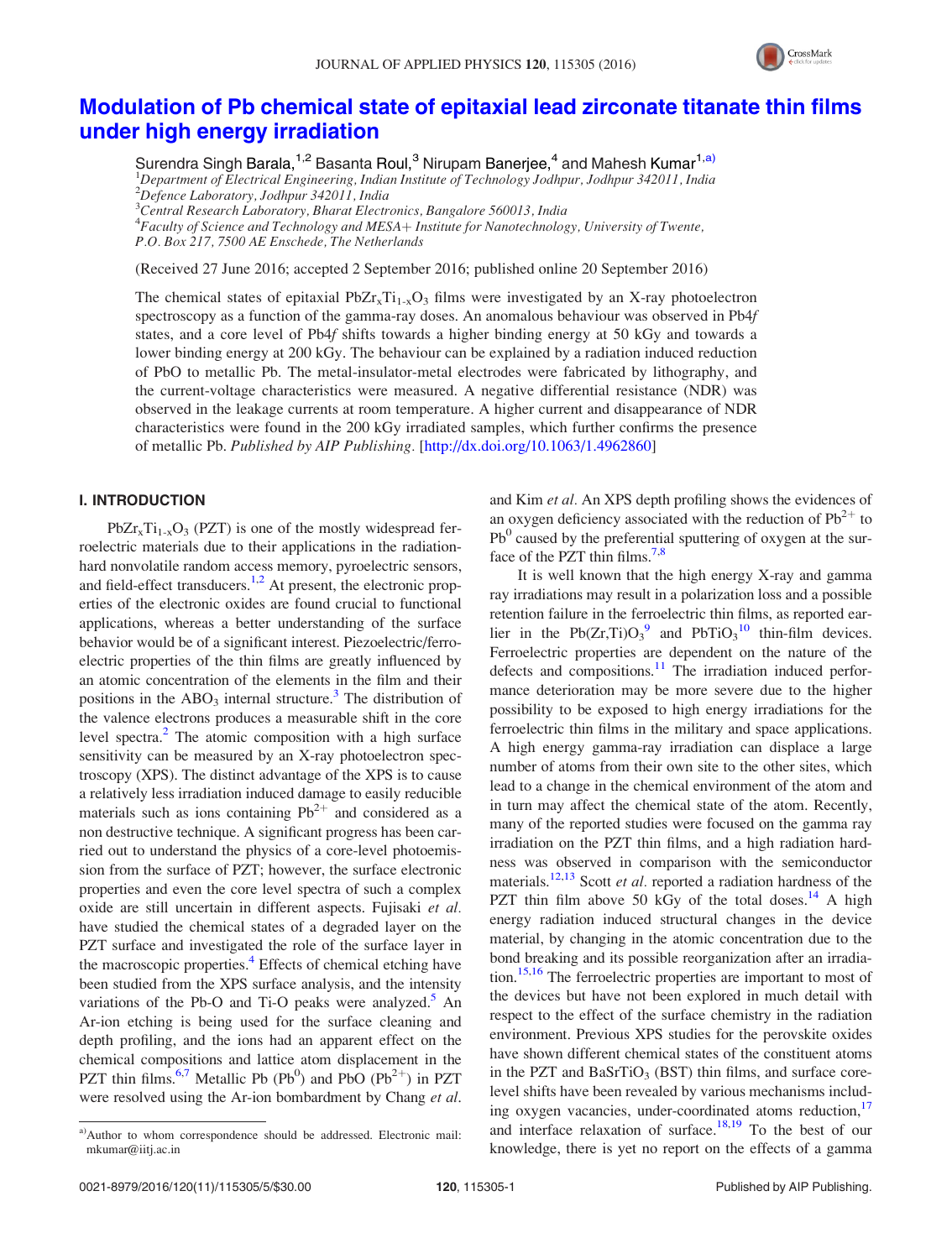

FIG. 1. The XRD  $2\theta$ - $\omega$  scan of the pristine PZT epitaxial film, and the inset shows the magnified (001) diffraction peak of PZT at different gamma radiation doses.

irradiation on the surface chemical states of the epitaxial PZT thin films; however, the irradiation resistance is important to the device reliability. Consequently, it is important to investigate and understand the effects of a high energy irradiation on the chemical states of epitaxial ferroelectric films for their potential use in such environment. The object of this work is to investigate the changes in the structure and chemical states of the epitaxially grown PZT thin films. In addition, we have investigated the surface roughness and leakage current characteristics of the PZT thin films as a function of gamma dose.

#### II. EXPERIMENTAL DETAILS

An epitaxial Pb $Zr_{0.52}Ti_{0.48}O_3$  (PZT) layer (250 nm) was grown on the SrTiO<sub>3</sub> (STO) substrate using SrRuO<sub>3</sub> (SRO) bottom electrode by a pulsed laser deposition (PLD). The epitaxially perovskite oxides were grown without breaking the vacuum using a KrF excimer laser, and details on the optimized PLD growth can be found elsewhere. $^{20}$  The PZT samples were irradiated with a gamma radiation using  ${}^{60}Co$ radiation source at a dose rate of 3 kGy/h up to 200 kGy. The measurements were performed before and after the gamma irradiated samples. The X-ray diffraction (XRD)  $2\theta$ - $\omega$  scans were carried out using the Cu  $K_{\alpha}$  radiation to determine the

crystalline orientation and phase of the PZT film. The surface morphologies observations were investigated by using an atomic force microscope (AFM) in a tapping mode (non-contact mode). The scanning electron microscopy (SEM) characterisation was also performed on the gamma irradiated PZT films to observe the surface defects. The XPS measurements were performed using a monochromatic Al  $K_{\alpha}$  radiation (1486.6 eV) with a photoemission instrumentation operating in a base pressure of  $10^{-10}$  mbar vacuum. The XPS measurements explore the surface behaviour not more than 10 nm depth of the sample surface. The binding energies were corrected with a reference to the C1s peak at 285.0 eV of the surface adventitious carbon. For the electrical characteristics measurements, circular Pt electrodes of  $200 \mu m$  diameter were patterns by a photolithography technique onto the PZT films. A metal-ferroelectric-metal (MFM) structure was employed for measuring the leakage current (I-V) and capacitancevoltage (C-V) behaviours by a SCS Keithley 4020 system.

## III. RESULT AND DISCUSSION

The structural characteristics of the as-grown PZT layers were evaluated by XRD and shown in Fig. 1. The PZT epitaxial layers show (001) preferred orientation except for the diffraction peaks of SRO/STO substrate. The full width half maxima (FWHM) of the (00l) peak increase with the increasing gamma doses, which can be explained by a reduced crystallinity of the film. Fig. 2 shows the AFM images of the PZT film before and after the gamma irradiation. It can be seen from the AFM images that the film tends to become rougher with an increasing gamma dose due to the radiation induced defects on the film surface and showed an increased root mean square (RMS) roughness from around 5.2 nm for pristine to 7.8 nm for 200 kGy sample. The surface morphologies of the PZT films were seen by SEM before and after irradiation, and small cracks were observed with the gamma irradiation as shown in Fig. 3. The PZT films have three components (e.g.,  $TiO_2$ , PbO, and  $ZrO_2$ ) in a PZT solid solution, and the surface chemical states of the gamma irradiated PZT films were investigated with an XPS analysis. The XPS analysis for the elements of Pb, Zr, and Ti was performed to estimate the peak energies more accurately, and the peak energies were extracted by a curve-fitting on the XPS spectra. The curve fitting results were obtained by the subtraction of a



FIG. 2. The AFM images of the PZT films (a) pristine, (b) 50 KGy, and (c) 200 KGy.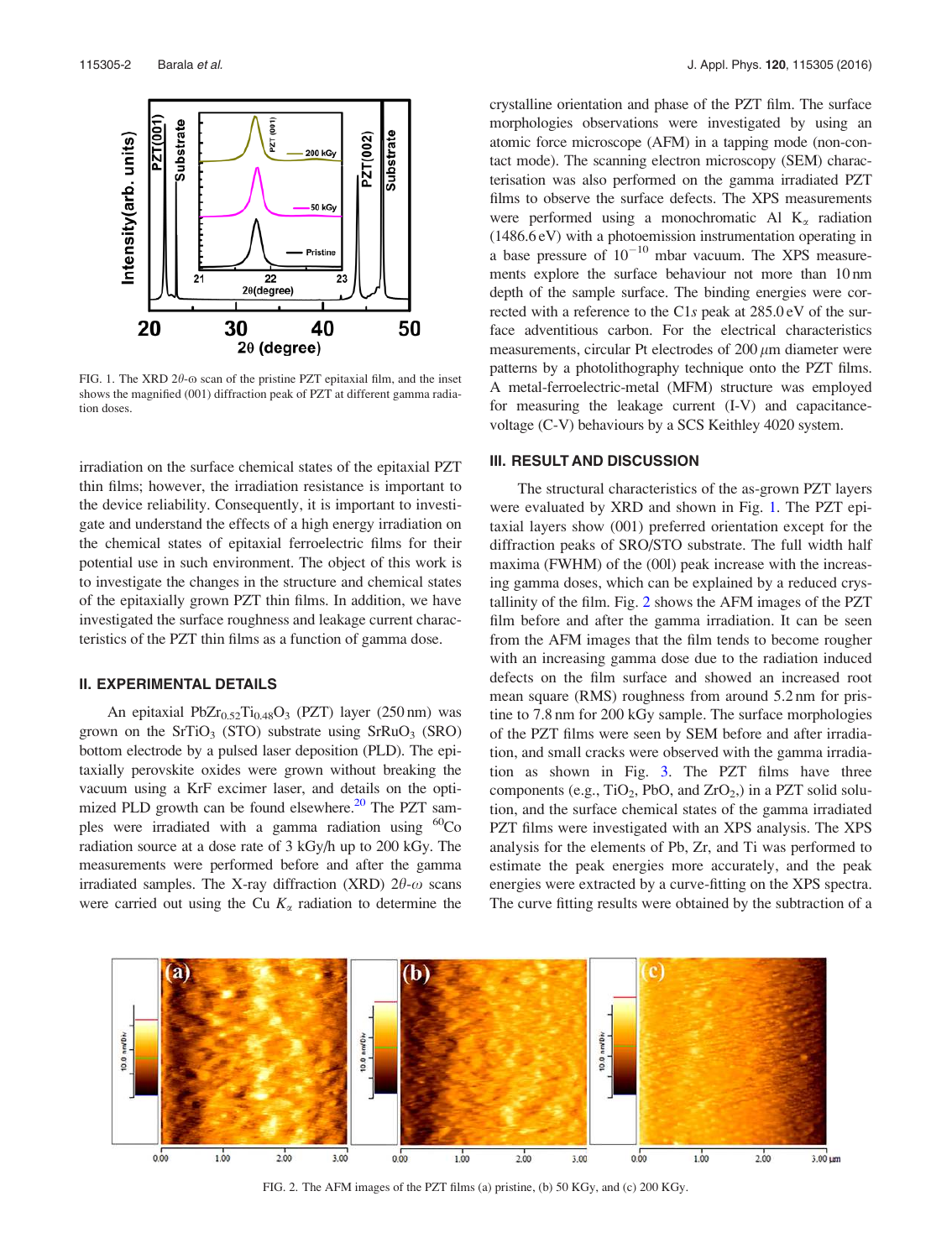

FIG. 3. The SEM images of (a) pristine, (b) 50 kGy, and (c) 200 kGy irradiated PZT films.

Shirley background, followed by a Voigt function. All the spectra of Pb, Zr, and Ti consist of two peaks corresponding to their angular moments of the electrons. The photoemission core level spectra of Pb $4f_{7/2}$  and Pb $4f_{5/2}$  spin-orbit-spin doublets are shown in Fig. 4 for the pristine and gamma irradiated samples. The Pb4f core level spectra of the pristine thin film, as shown in Fig.  $4(a)$ , are fitted with a singlet at a binding energy (BE) of 137.8 eV and 142.7 eV for  $4f_{7/2}$  and  $4f_{5/2}$ chemical states, respectively.  $6$  From Figs. 4(b) and 4(c), it is noted that there is a demonstration of an irregular shift with the increasing radiation doses. It was observed from this analysis that a higher binding energy shift was observed with respect to the pristine at an initial increasing dose of the gamma-ray irradiation, similar to  $HfO<sub>2</sub>$ , as reported by Cheng et  $al^{21}$ . The chemical states are shifted towards a higher BE and found at 138.1 eV ( $4f_{7/2}$ ) and 142.9 eV ( $4f_{5/2}$ ) at 50 kGy gamma dose as reflected from Fig. 4(b). This higher chemical



FIG. 4. The XPS core level spectra of Pb 4f  $(4f_{7/2}$  and  $4f_{5/2})$  at (a) pristine, (b) 50 kGy, and (c) 200 kGy.

shift of lead could be attributed to the radiation induced surface relaxation or defect state of the PZT layer by the gamma radiation induced defects.<sup>11,18,22</sup>

The fitting for the Pb4f core level for a gamma dose of 200 kGy could not be derived by a singlet, and the curve fitting was performed with the doublets in both the  $4f_{5/2}$  and  $4f_{7/2}$  states. Moreover, the second components of Pb 4f core level spectra at a higher gamma dose of 200 kGy shifted towards a lower BE and lies at  $136.8 \text{ eV}$  ( $4f_{7/2}$ ) and  $141.9 \text{ eV}$  $(4f_{5/2})$  because of a reduction in the metallic Pb from PbO in the PZT. At the dose of 200 kGy, the corresponding Pb 4f levels were located at about  $\sim$ 1 eV lower BE than pristine, assigned as the metallic Pb peak. The emergence of the metallic Pb can be explained due to the preferential sputtering of oxygen ions and reduction of  $Pb^{2+}$  ions to metallic  $Pb^{0.7}$  As shown in Fig. 4(c), the lead atoms within the XPS investigation were found to be partially reduced to  $Pb^0$  after a radiation exposure, as similarly reported for many oxides on Ar ion bombardment.<sup>17,23,24</sup> Then, the PZT surface undergoes a surface depletion of lead along with a chemical reduction of  $Pb^{2+}$  to its metallic state.<sup>11</sup> Possibly, the gamma radiation bombardment breaks the chemical Pb-O bond to metallic Pb and oxygen as a result of bond breaking and its reorganization in the film after gamma-irradiation.

The Zr3d and Ti2p photoemission core level spectra are shown in Figs.  $5(a)$ – $5(c)$  for the gamma-irradiated doses of 0 kGy (pristine), 50 kGy, and 200 kGy. The Zr3d spectra resolved into  $Zr3d_{5/2}$  and  $Zr3d_{3/2}$ , and peaks are observed at the binding energies of 180.9 eV and 183.3 eV, respectively, for the pristine film. From the Ti2p XPS spectra of pristine, the Ti2 $p_{3/2}$  and Ti2 $p_{1/2}$  peaks are observed at the binding energies of 457.5 eV and 462.8 eV, respectively. The Zr3d and Ti2p line shapes at all the doses can be described by a chemical shift towards a higher BE. The higher binding energy shifts were attributed to Zr and Ti atoms in a relaxed surface<sup>11,18,22</sup> similar to the Pb atoms. The Zr3d and Ti2p spectra do not exhibit any noticeable change towards a lower binding energy.

Fig. 6 displays the dependence of the leakage current of the capacitor as a function of applied bias at a different gamma dose up to 200 kGy. The dip in the current of pristine device has been described as a negative differential resistance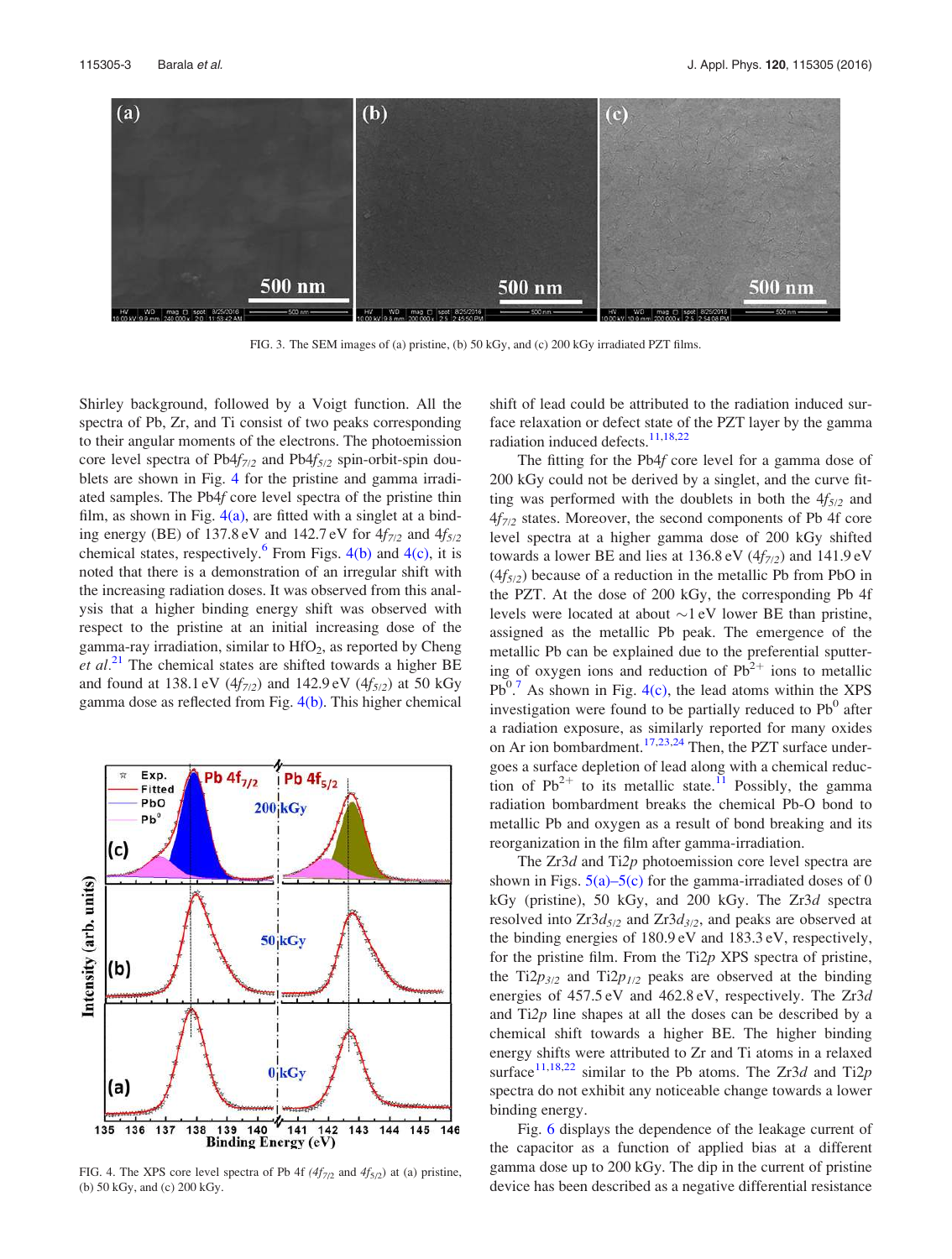

FIG. 5. The XPS core level spectra of Zr 3d  $(3d_{5/2}$  and  $3d_{3/2})$  and Ti 2p  $(2p_{3/2}$  and  $2p_{1/2})$  at (a) pristine, (b) 50 kGy, and (c) 200 kGy.

(NDR) by Scott et  $al$ ,  $25$  caused as a result of a double injection of both the electrons and the holes into PZT from the electrode and trap filling process.  $26,27$  The increase in the leakage current after the gamma irradiation along with a barrier reduction may be expected to be caused by the migration of oxygen from the surface as well as loss from the bulk.<sup>17</sup> Dih and Fulrath<sup>28</sup> have reported the role of oxygen in increasing the conductivity. The increasing leakage current may be attributed to the gamma radiation induced defects in the PZT film. The reduced  $Pb^{2+}$  in PZT contains some missing oxygen ions, where each missing  $O^{2-}$  ion requires two additional electrons to maintain the electrical neutrality.<sup>17</sup> The valency of the metal ion should reduce in such reduced metal oxides so that the free electrons might be available for contribution in the increasing current.<sup>29</sup> The increase in the leakage current and the disappearance of NDR were associated with a metallic Pb produced by the gamma irradiation. Fig. 7 shows C-V hysteresis at 100 kHz for the pristine and gamma irradiated samples. The C-V hysteresis curves reveal a decrease in the charge accumulation with the increases in gamma doses, indicating a significant loss in a macroscopic polarization,



FIG. 6. The leakage current characteristics of a Pt/PZT capacitor as a function of the gamma dose.

which is closely related with the piezoelectric properties as well.

The PZT films may be protected from a high energy radiation by employing the following approaches (independently or in combination): (i) physical shielding, (ii) electronics hardened, and (iii) oxide and nitride passivation layer to improve the radiation sustainability of the devices.  $30,31$ 

## IV. CONCLUSION

The dependence of the chemical states of the constituent elements of the PZT thin film on the gamma irradiation doses were investigated using the XPS. The different binding energies of the Pb lines corresponding to both Pb  $(2+)$  and metallic Pb (0) were observed. The high BE shift of the Pb lines for an initial gamma dose followed by shifting towards a lower BE at the surface layer were attributable to the surface relaxation and reduction mechanism of Pb, respectively. The Ti $2p$  and Zr4f lines in the PZT film could have been associated with surface relaxation only and reflected towards a higher BE shift with an increasing irradiation dose. This study has shown the effects of the gamma radiation induced defects on the structure and dielectric properties. As expected, an increase in the surface roughness with the increasing gamma dose in turn decreases the crystallinity. The NDR behaviour in the pristine PZT was found to disappear at a gamma dose of 200 kGy and in turn favours the



FIG. 7. The C-V hysteresis measurement as a function of applied bias at 100 kHz for the gamma irradiated PZT varactor at (a) 50 kGy and (b) 200 kGy.